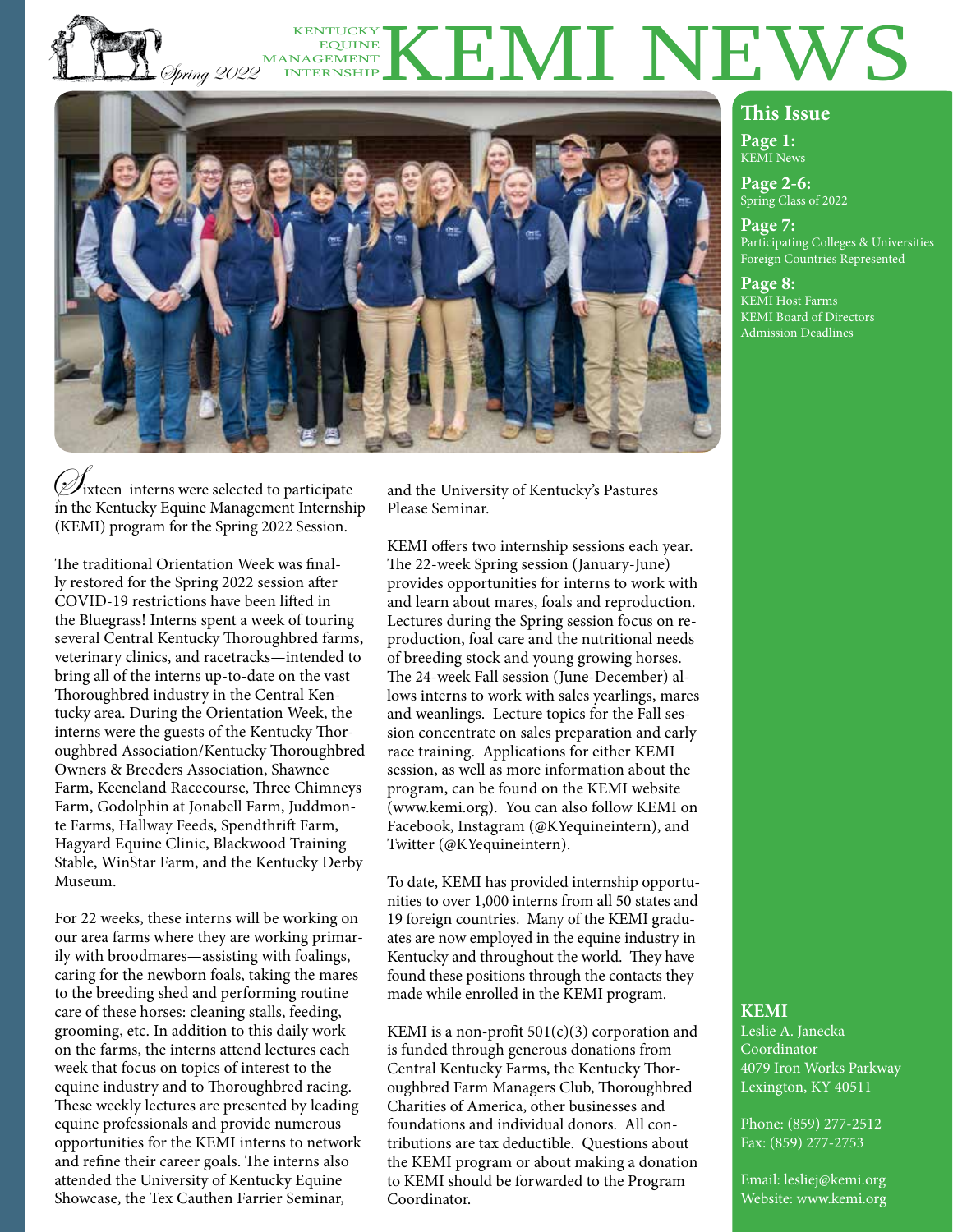## **ABIGAIL BERGLUND**

### COLORADO STATE UNIVERSITY SHAWNEE FARM



Abby is a junior at Colorado State University double-majoring in Business Management and Equine Science. She grew up in Denver where she competed in hunter-jumpers for five years on the CHJA and IEA circuits. She came to the KEMI program looking to gain hands-on experience with racing Thoroughbreds, specifically during the breeding season. She also hopes to extend her studies to Ireland for a semester, and ultimately plans to pursue an administrative career in the equine industry.



### **MEGAN BRYANT**

CAL POLY POMONA SILVER SPRINGS STUD



**M**egan is from San Diego, California and attended college at Cal Poly Pomona where she earned her Bachelor's Degree in Animal Science. At Cal Poly Pomona she was involved with the Arabian Horses at the W.K. Kellogg Arabian Horse Center on campus. After years of working with Arabian horses, Megan decided she wanted to learn more about the Thoroughbred industry. She is not yet decided on a career path, but has an interest in pursuing breeding management, farm management, or veterinary medicine after the completion of the spring internship.



## **MICHAEL BYRD**

### UNIVERSITY OF WYOMING STONE FARM



**M**ichael is from Prosper, Texas. He graduated from the University of Wyoming in December of 2021 with a Bachelor's Degree in General Studies with a concentration in Animal and Biomedical Science. Michael grew up with a love for horses and spent time with his grandparent's Quarter Horses. He is currently a 2nd Lieutenant in the Wyoming Army National Guard and aspires to one day serve in the Army Veterinary Corps. Michael is excited to expand his knowledge of the equine industry and learn more about all that the Thoroughbred industry in Kentucky has to offer.

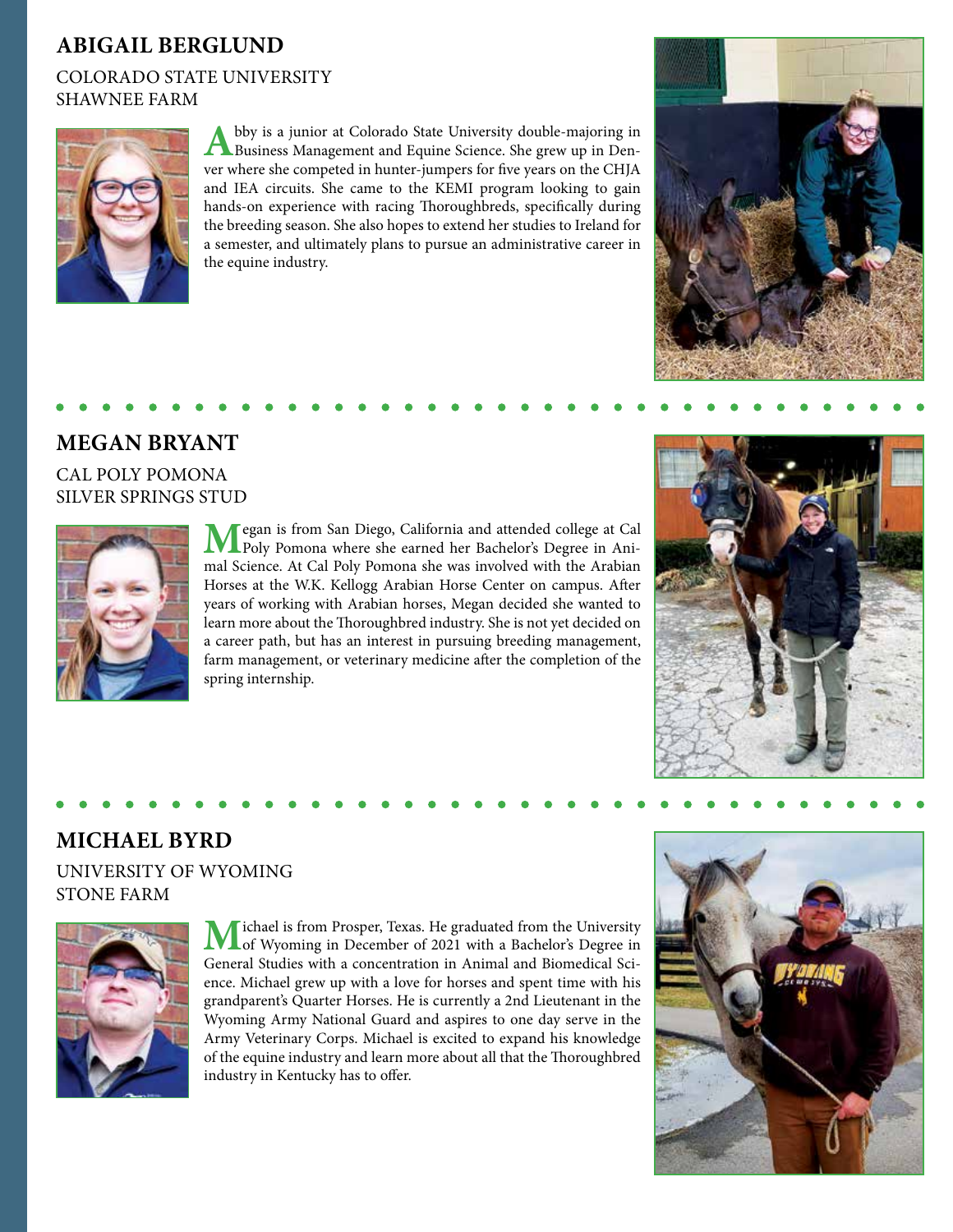## **COURTNEY COOK**

### SOUTHERN UTAH UNIVERSITY TAYLOR MADE FARM



**C**ourtney is from Cedar City, Utah and is a wife and mother of two young boys. Three years ago she decided to go to college where she is now a junior at Southern Utah University working on getting her Agriculture Science Bachelor's degree (emphasis in Animal Science) with an Associate's Degree in Equine Studies. Courtney has competed in rodeos and Horse 4-H as a young teen and has two horses of her own: one Quarter Horse and one Mustang. Courtney really enjoys training and working with horses of all breeds. Courtney has always wanted to learn about horse breeding and foaling and has always wanted to come to Kentucky and learn about Thoroughbreds. When she graduates she plans on starting her own business breeding, raising and training quarter horses for team penning and reining.



## **COLIN COOKSEY**

### TEXAS TECH UNIVERSITY INDIAN CREEK FARM



Colin is from Grischo, Texas and graduated with a Bachelor's Degree in Animal Science from Texas Tech University. He has worked with retired and rescued Quarter Horses as well as competed in collegiate horse judging while at TTU. This is his first experience working with Thoroughbreds, but is excited to explore and work hands on in the Thoroughbred industry.



## **HEATHER DURFEE**

### SOUTHERN UTAH UNIVERSITY DENALI STUD



**H**eather is from Eagle, Idaho and is currently attending Southern<br>Utah University. She will be graduating in the Spring of 2024 with a Bachelor's Degree in Business Management and an Associate's Degree in Equine Studies. Her first experience with horses began at summer camp in 5th grade where she continued to go until her freshman year of high school when she moved to Idaho. In Idaho she began riding horses more often at her neighbor's small farm. That was where she decided that she wanted to work with horses as a career. Her dream is to one day own her own horse business and KEMI seemed like an excellent way to progress towards that goal and expose her to a bigger part of the horse industry.

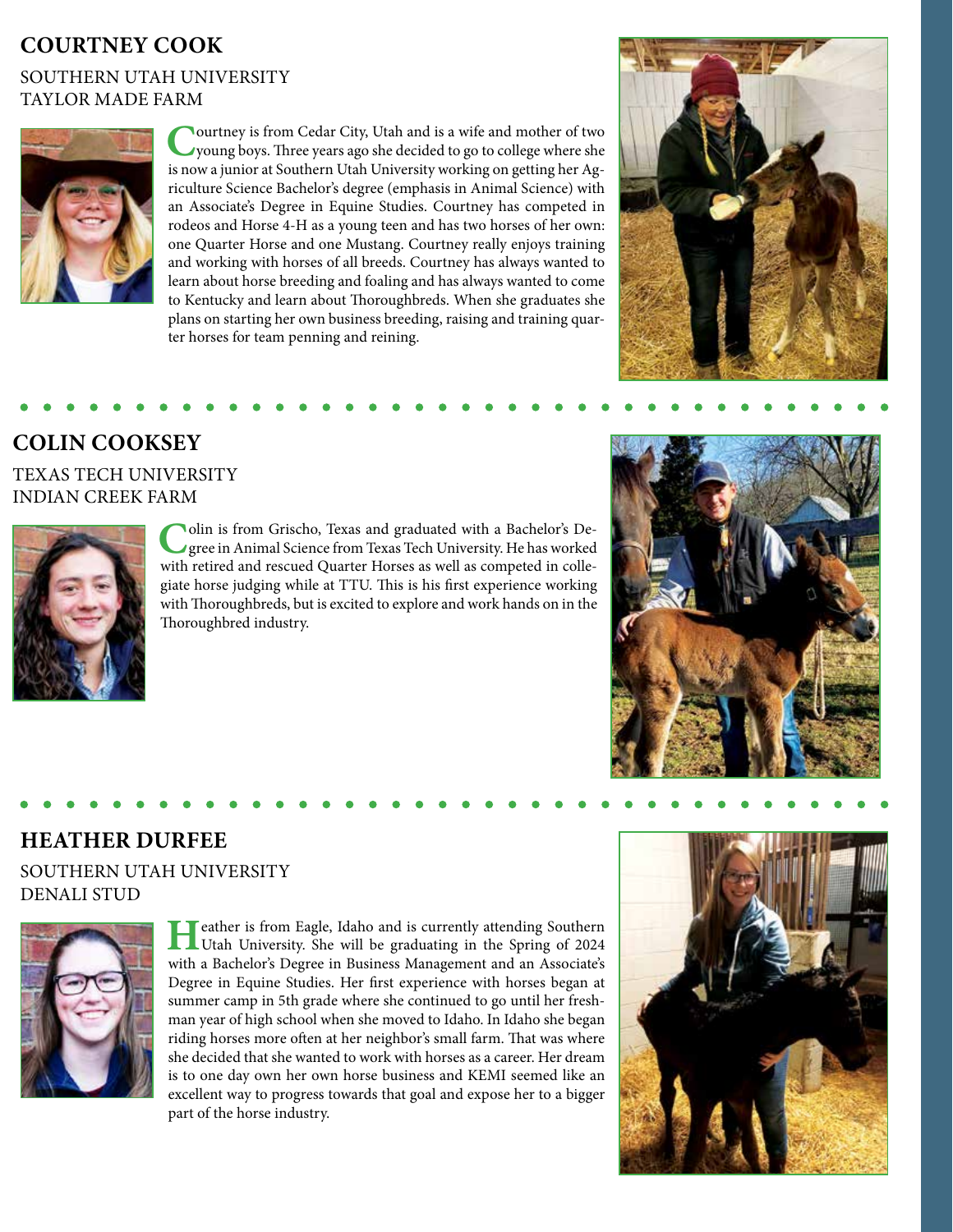## **KAYLA ENCK**

WILSON COLLEGE MARGAUX FARM



**K**ayla graduated with a degree in Equine Studies from Wilson College in Chambersburg, Pennsylvania. She is originally from Pennsylvania and showed Hunt Seat Equitation in college. She hopes to continue to work in the equine field in Kentucky after finishing her KEMI internship while learning more about broodmare management and foaling.



### **KATELYNN GOMEZ**

#### TEXAS A&M UNIVERSITY THREE CHIMNEYS FARM



**K**atelynn attended Texas A&M University and graduated in August 2021 with a Bachelor's of Science in Animal Science and a certificate in Equine Science. During her time at University she grew her interest in Thoroughbreds by riding an off the track Thoroughbred for the Texas A&M Polo Club. Katelynn's goal during the KEMI internship is to be able to discover the many opportunities the Thoroughbred industry has to offer.



### **ZEYNAB INAIMI** COLORADO STATE UNIVERSITY TRACKSIDE FARM



**Z**eynab is from Amman, Jordan. She is attending Colorado State University and majoring in Equine Science. She had no background or experience with horses prior to transferring to CSU. She discovered her passion for the horse industry when she witnessed a mare foaling in her Foaling Management class. Zeynab is determined to be a part of the horse industry and contribute to it. She hopes the KEMI will help her explore the Thoroughbred industry where she can learn something new every day. Zeynab aspires to work in the equine reproduction field.

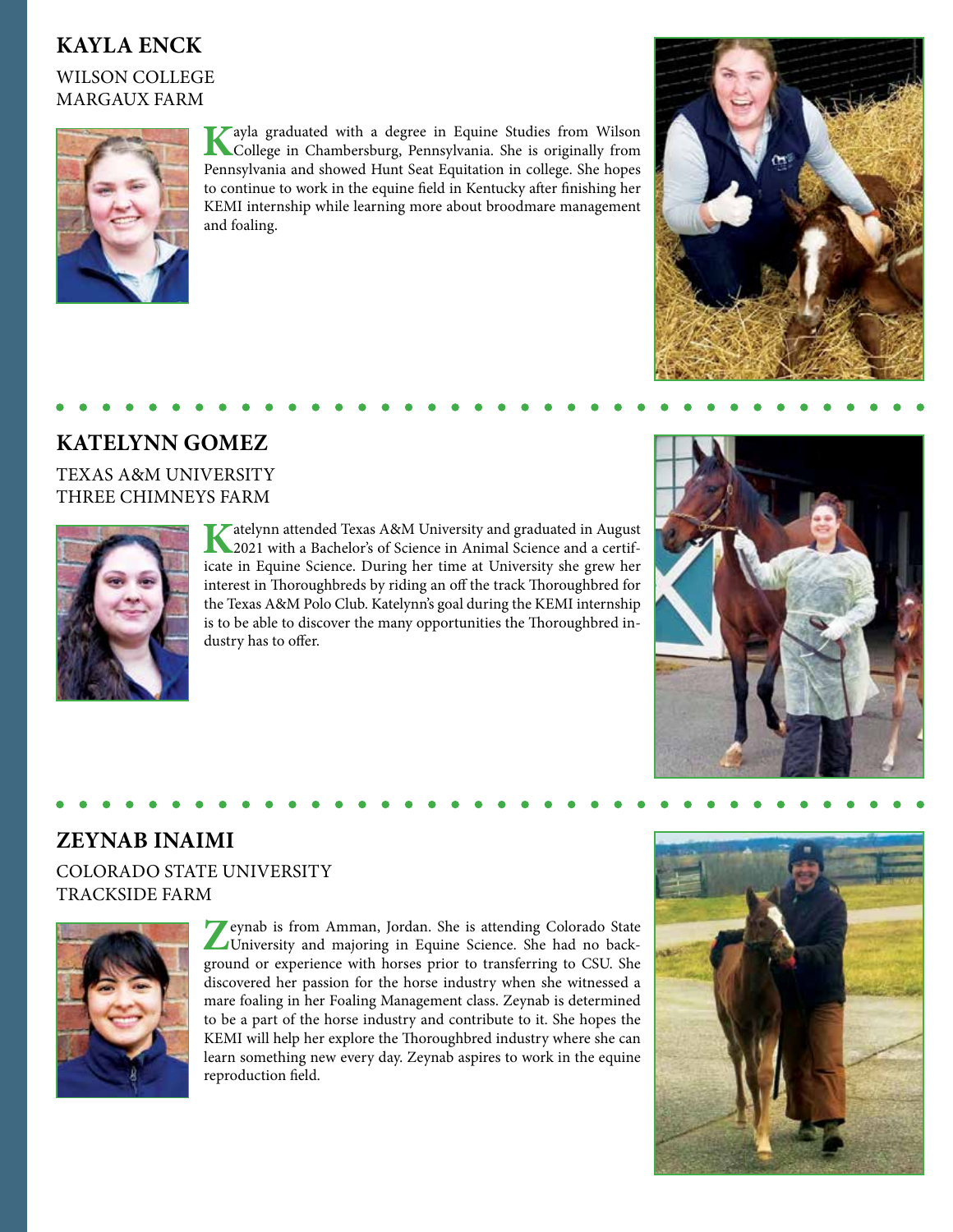## **MADISON LANE**

### UNIVERSITY OF CONNECTICUT LANE'S END OAK TREE DIVISION



**M**adison is from Boston, Massachusetts and is currently a student at the University of Connecticut where she is studying Animal Science on the Pre-Vet track. Madison grew up riding horses and has been competing in hunters and equitation for over ten years in addition to being a member of the UConn Equestrian Team. Through her time in hunters, she found her love for Thoroughbreds and the industry. Through her KEMI experience, she is looking forward to exploring the Thoroughbred industry and everything that it has to offer. After graduating, she hopes to return to Kentucky to pursue a future career in veterinary medicine.



### **SHELBY LAWRENCE**

UNIVERSITY OF IDAHO SHAWHAN PLACE



**S**helby is from Boise Idaho. She graduated from the University of Idaho with a Bachelor's degree in Animal Science Pre-Vet with a Pre-Health Studies Minor. She has always been interested in working with horses and hopes to attend vet school to become a large animal veterinarian with specialties in equine chiropractic and massage therapy work. This is her first experience working in the Thoroughbred industry and she is excited to learn and get hands on experience.



## **DARIAN ORNDORFF**

### TEXAS TECH UNIVERSITY CASTLETON LYONS



**D**arian attended Texas Tech University, where she received her Bachelor's Degree in Animal Science with a concentration in Equine Production. She first grew her interest in the equine industry by shadowing her father who is an experienced Quarter Horse farrier in their hometown community. In her spare time, she enjoys team roping and spending time at her family's ranch. While she attended her university, she worked at the Texas Tech Therapeutic Riding Center. Darian's goal during the KEMI internship is to broaden her horizon of the Thoroughbred industry.

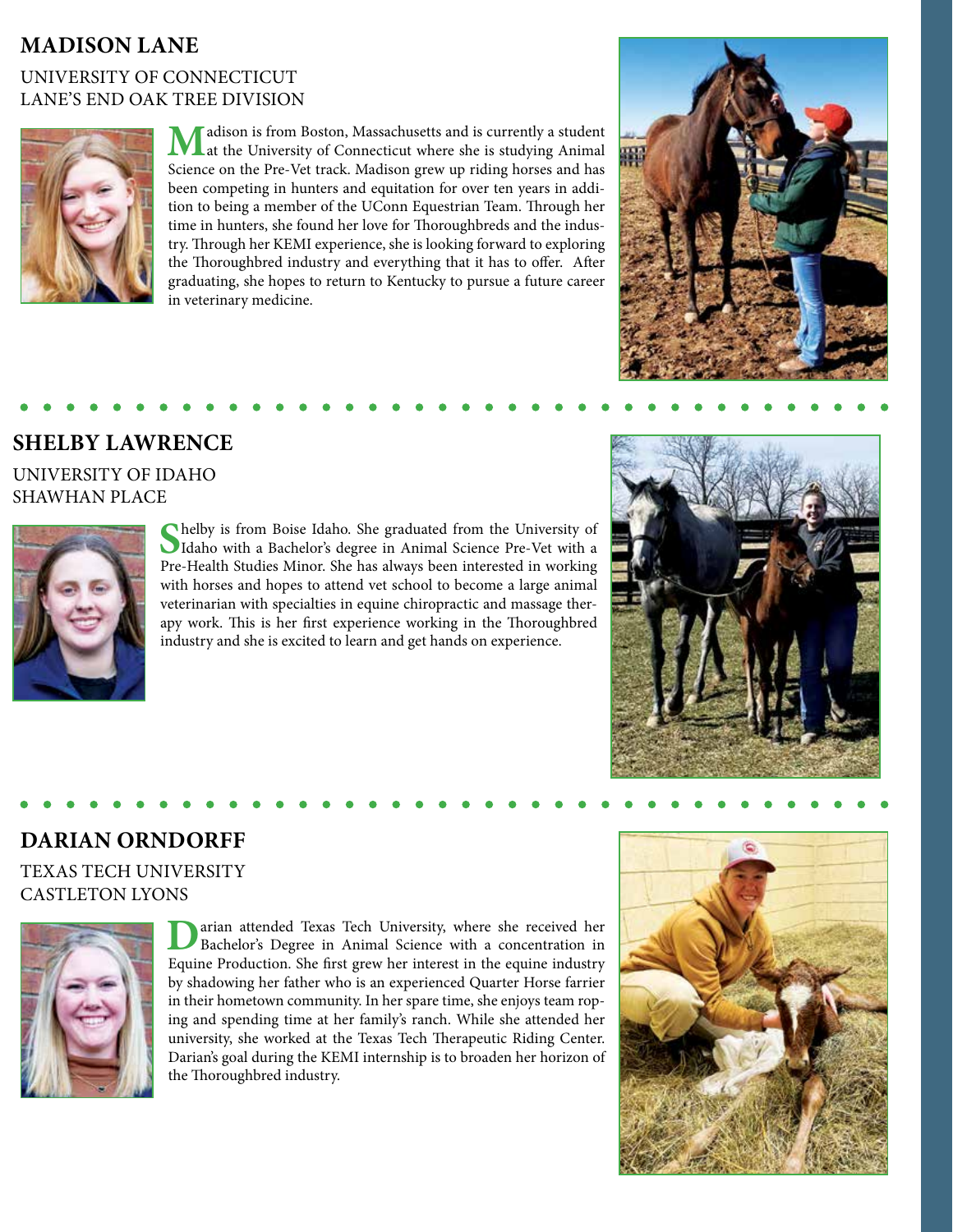## **ALLYSON SHIVELY**

### DELAWARE VALLEY UNIVERSITY DON ALBERTO CORPORATION



Allyson is from Shippensburg, Pennsylvania and graduated from Delaware Valley University in December 2021 with a Bachelor's Degree in Equine Science with a specialization in Breeding and an Associate's Degree in Equine Management. She grew up competing in hunters for the past seventeen years and found her passion for the Thoroughbred industry while working with a Thoroughbred stallion at school. Allyson is excited to get more hands on experience within the industry and learning how to create the best racehorse. In the future, she hopes to be a stallion manager before eventually managing her own breeding farm.



# **ALESSANDRO TACCIOLI**

UNIVERSITY OF PARMA, ITALY LANE'S END FARM



Alessandro is from Milan, Italy and graduated from the University of Parma in Livestock Science and Animal Production Technologies, Curriculum in Equine Science. Alessandro in 2020 graduated from the Diploma in Stud Practice and Management, The National Stud, Newmarket (UK) winning a special award. In Italy he is licensed as a Thoroughbred horse trainer. Since 2019, Alessandro has held a seminar on Thoroughbred horses every year at the University of Parma. The KEMI course is a great opportunity to increase and develop knowledge in this industry.



## **JORDYN WELLS**

### BLUEGRASS COMMUNITY AND TECHNICAL COLLEGE CRESTWOOD FARM



Jordyn Wells is from Lawrenceburg, Kentucky where she attended Bluegrass Community & Technical College, graduating with an Associate's Degree in Science. She grew up riding walking horses and now ordyn Wells is from Lawrenceburg, Kentucky where she attended Bluegrass Community & Technical College, graduating with an Asdoes barrel racing. Jordyn is looking forward to learning new things in the KEMI internship about the Thoroughbred industry.

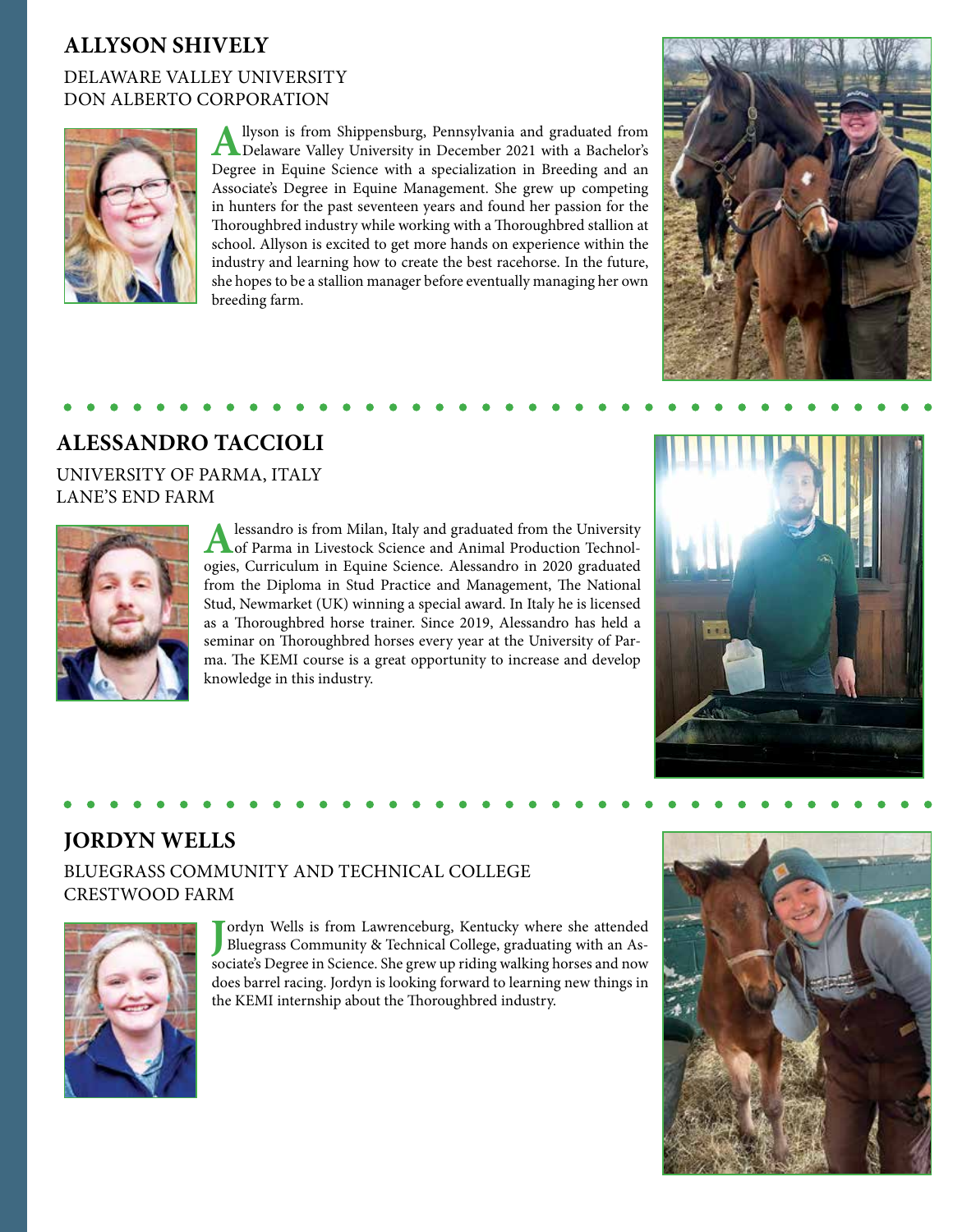## **Participating Colleges & Universities**

Abraham Baldwin Agricultural College Anderson University Auburn University Baker College Baylor University Becker College Bemidji State University Berry College Bluegrass Community & Technical College Brigham Young University Brigham Young University-Idaho Butte College Cal Poly State University Pomona Cal Poly State University San Luis Obispo California State University-Chico California State University Fresno Cazenovia College Centenary College Citrus College Clemson University Colby Community College College of Central Florida College of Southern Idaho College of the Sequoias Colorado State University Columbia State Community College Colorado State University Cornell University Delaware State University Delaware Valley College Dickinson State University Eastern Oregon University Elms College Erie Community College Frostburg State University Georgia College Guildford Technical Community College Hampden Sydney College Harvard University Hocking College Illinois State University Indiana University Iowa State University Ivy Tech Johnson & Wales University Judson College Kansas State University Lake Erie College Laramie County Community College Lexington Community College Linn Benton Community College Louisiana State University

Louisiana Tech University McNeese State University Meredith Manor Equestrian Miami University (Ohio) Michigan State University Middle Tennessee State University Miles Community College Mississippi State University Modesto Junior College Montana State University Morehead State University Morrisville State College Mount Ida College Murray State University New Mexico State University North Carolina A&T North Carolina State University North Dakota State Northeastern Junior College Northeastern State University Northern Arizona University Northern Michigan University North Georgia College Oakland University Ohio State University Ohio State ATI Oklahoma State University Oregon State University Otterbein University Pennsylvania State University Pierce College Post University Purdue University Rocky Mountain College Rutgers University Saint Mary of the Woods College St. Xavier University Sam Houston State University Scottsdale Community College Shasta College Sierra College Skidmore College South Dakota State University Southern Illinois University Southern Utah University Sul Ross State University State University of New York-Cobleskill State University of New York-Old Westbury Tarleton State University Tennessee Tech University Texas A&M Commerce Texas A&M University

Texas Tech University Transylvania University Truman State University Tuskegee University University of Arkansas-Fayetteville University of Arkansas-Little Rock University of Arizona University of California-Davis University of Colorado University of Connecticut University of Delaware University of Denver University of Findlay University of Florida University of Georgia University of Idaho University of Illinois University of Kentucky University of Louisville University of Maine University of Maryland University of Massachusetts-Amherst University of Minnesota-Crookston University of Minnesota-Twin Cities University of Missouri-Columbia University of Montana-Western University of Nebraska-Lincoln University of New Hampshire University of Puerto Rico-Mayaquez University of Rhode Island University of Southern Mississippi University of Tennessee-Knoxville University of Tennessee-Martin University of Texas University of Tulsa University of Vermont University of Wisconsin-Madison University of Wisconsin-Oshkosh University of Wisconsin-Platteville University of Wisconsin-River Falls University of Wyoming Utah State University Vanderbilt University Virginia Tech University Virginia Western Community College Washington State University West Texas A&M University West Virginia University William Woods University Wilson College Yakima Valley Community College

## **Foreign Countries Represented**

Argentina Australia Brazil Canada China England France

Germany India Ireland Italy Korea Malaysia Peru

Poland Scotland South Africa Turkey Uruguay